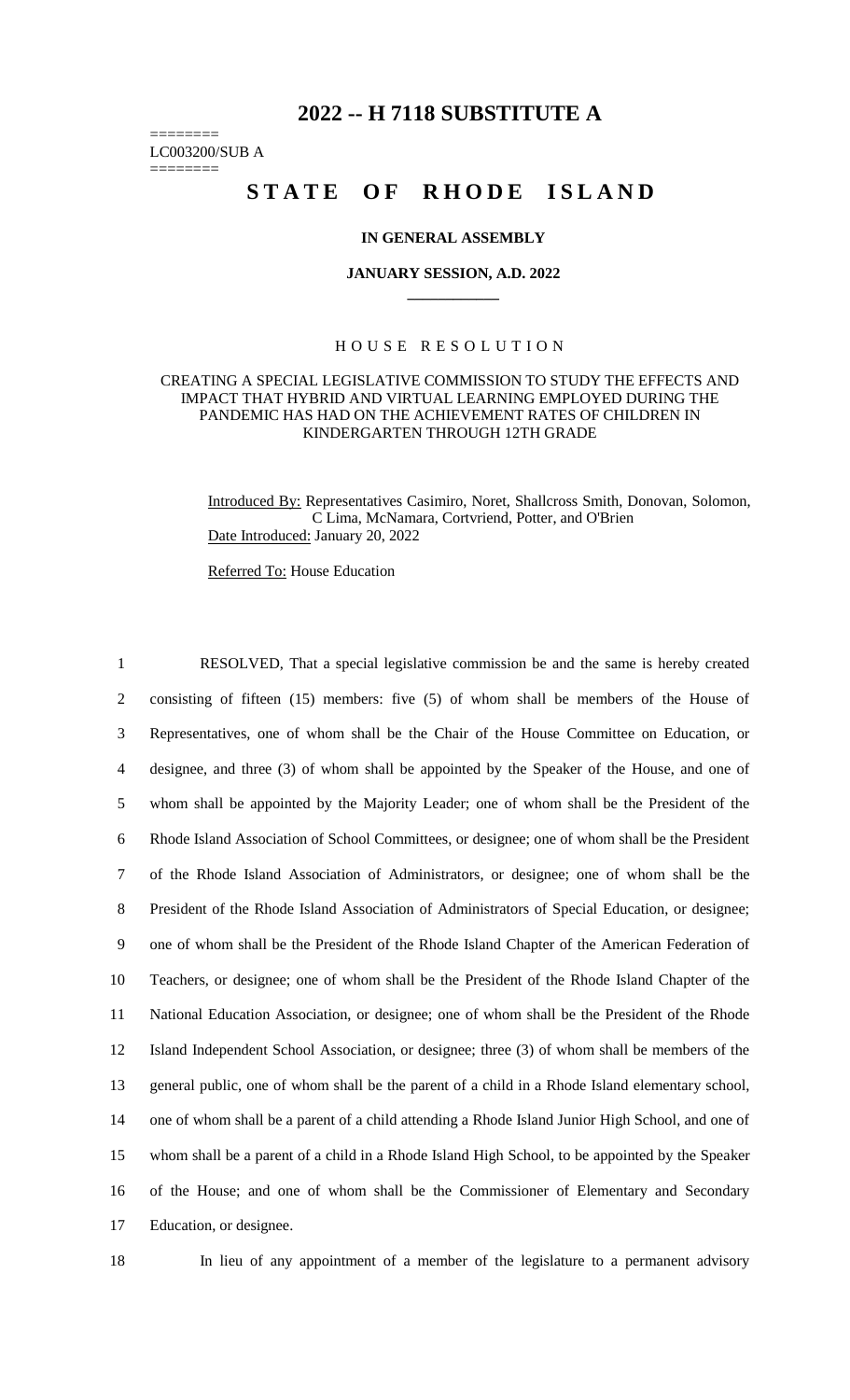commission, a legislative study commission, or any commission created by a General Assembly resolution, the appointing authority may appoint a member of the general public to serve in lieu of a legislator, provided that the majority leader or the minority leader of the political party which is entitled to the appointment consents to the appointment of the member of the general public.

 The purpose of said commission shall be to study the impact and effects that virtual and hybrid learning has had on the achievement rates of children in kindergarten through 12th grade due to the pandemic, and to outline steps and make recommendations to identify gaps and establish plans to address such issues with respect thereto.

 Forthwith on or after January 1, 2023, the members of the commission shall meet at the call of the Speaker of the House and organize, and shall select from among the legislators, a chairperson. Vacancies in said commission shall be filled in like manner as the original appointment.

The membership of said commission shall receive no compensation for their services.

 All departments and agencies of the state shall furnish such advice and information, documentary and otherwise, to said commission and its agents as is deemed necessary or desirable by the commission to facilitate the purposes of this resolution.

 The Speaker of the House is hereby authorized and directed to provide suitable quarters 18 for said commission; and be it further

 RESOLVED, That the commission shall report its findings and recommendations to the House of Representatives no later than July 31, 2023, and said commission shall expire on September 30, 2023.

======== LC003200/SUB A ========